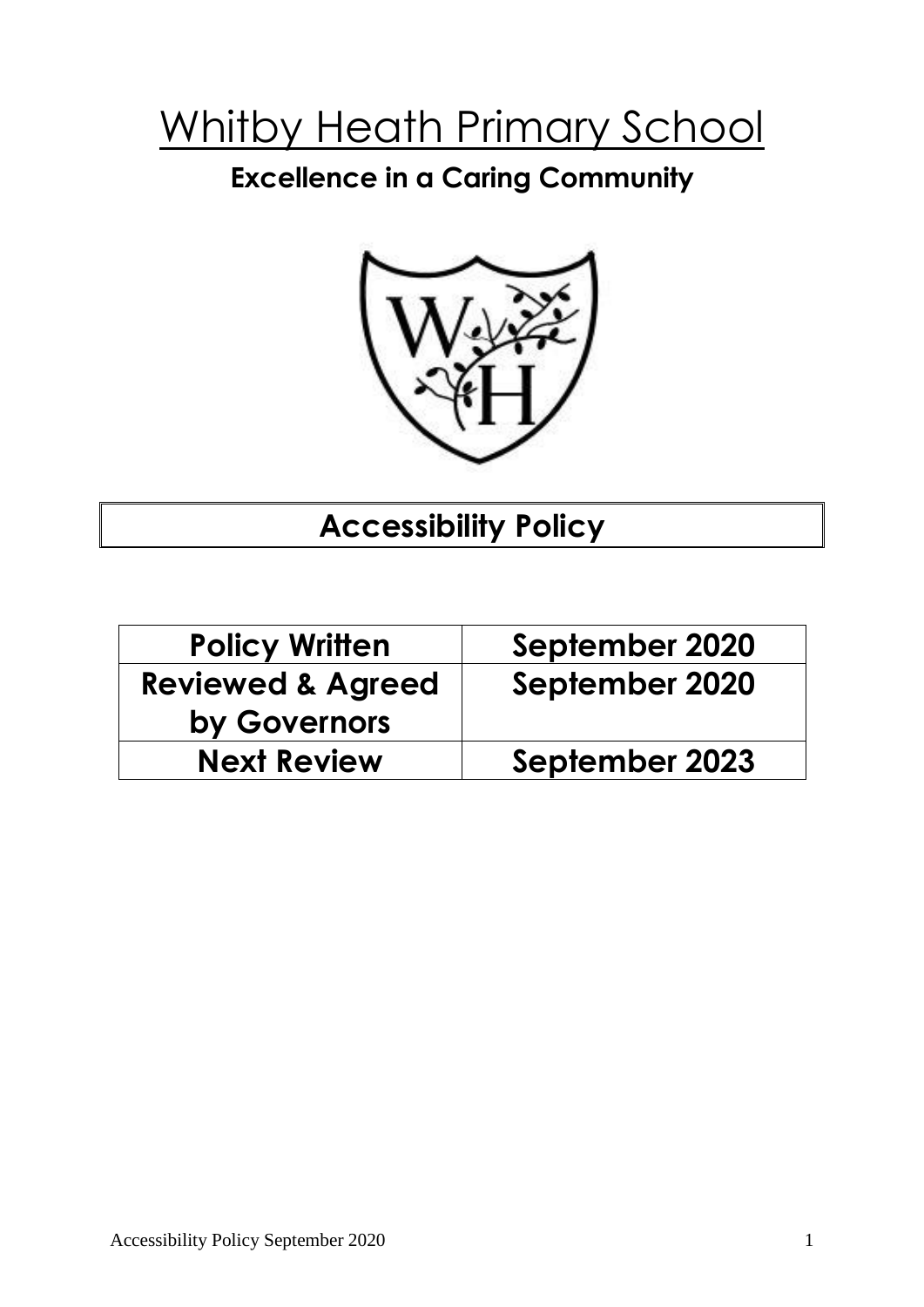#### **Introduction**

This plan sets out the proposals of the Governing Body of the school to increase access to education for disabled pupils in the three areas required by the planning duties in the DDA:

- increasing the extent to which disabled pupils can participate in the school curriculum;
- improving the environment of the school to increase the extent to which disabled pupils can take advantage of education and associated services;
- improving the delivery to disabled pupils of information which is provided in writing for pupils who are not disabled.

It is a requirement that the school's accessibility plan is resourced, implemented and reviewed and revised as necessary. Attached is a set of action plans showing how the school will address the priorities identified in the plan.

#### **Definition of Disability:**

Disability is defined by the Disability Discrimination Act 1995 (DDA): 'A person has a disability if he or she has a physical or mental impairment that has a substantial and long term adverse effect on his or her ability to carry out normal day to day activities.'

#### **The purpose and direction of the school's plan: vision and values**

The school recognises its duty under the Equality Act 2010 :

- not to discriminate against disabled pupils in their admissions and exclusions, and provision of education and associated services;
- not to treat disabled pupils less favourably;
- to take reasonable steps to avoid putting disabled pupils at a substantial disadvantage; and
- to publish an Accessibility Plan.

At Whitby Heath Primary School we are committed to giving all of our children every opportunity to achieve the highest of standards. We do this by taking account of pupils' varied life experiences and needs. We offer a broad and balanced curriculum and have high expectations for all children. The achievements, attitudes and well-being of all our children matter. We promote the individuality of all our children, irrespective of ethnicity, attainment, age, disability, gender or background.

Our school aims to be an inclusive school. We actively seek to remove the barriers to learning and participation that can hinder or exclude individual pupils, or groups of pupils. This means that equality of opportunity must be a reality for our children:

- girls and boys;
- minority ethnic and faith groups;
- children who need support to learn English as an additional language;
- children with special educational needs;
- aifted and talented children;
- children who are vulnerable;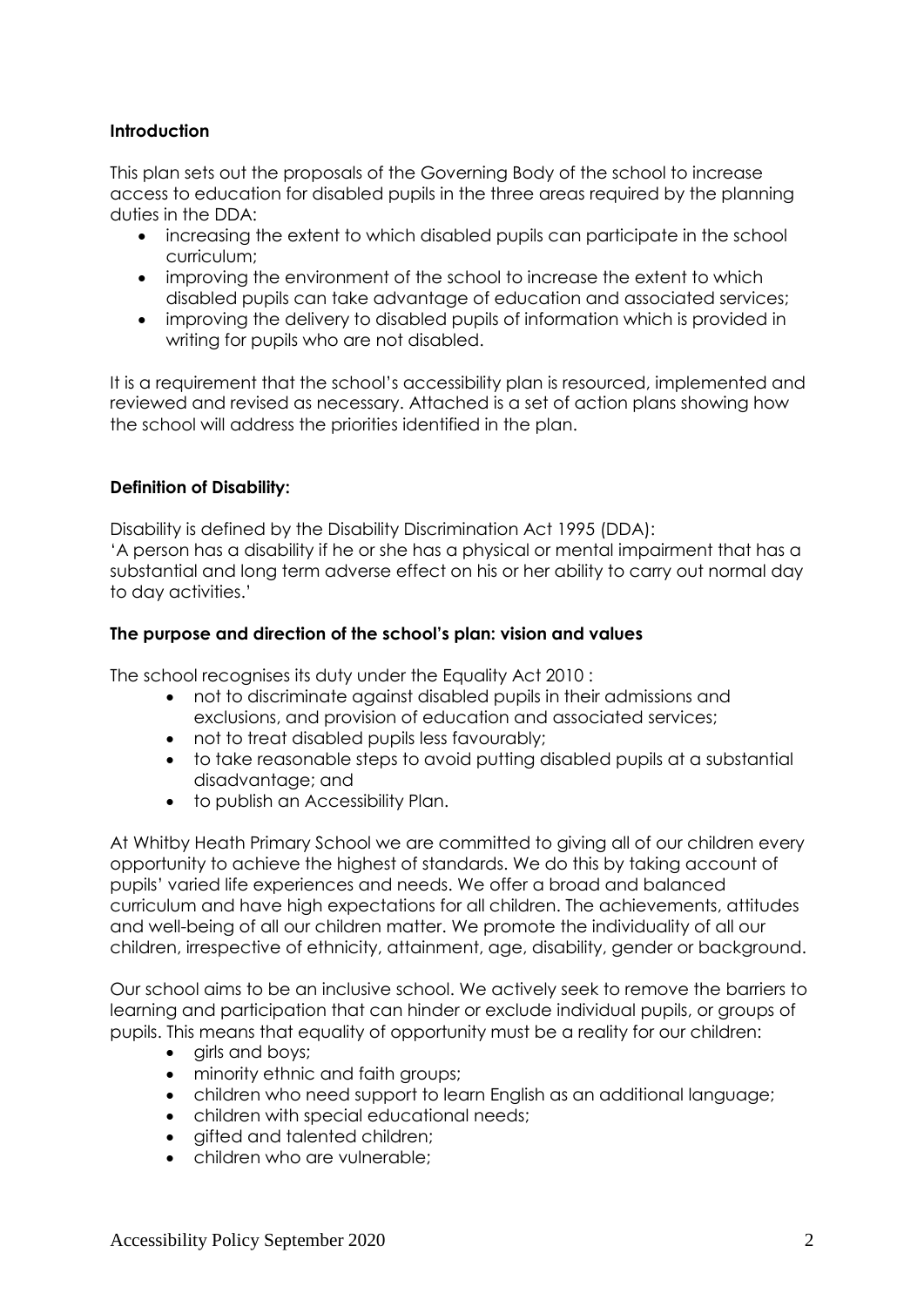We acknowledge that there may be times when this is impossible or inappropriate, despite our wishes or best efforts.

We collect information from the Early Years settings, so that we are prepared for children when they arrive in school.

We liaise with parents and professionals involved with the children to ensure we provide the right care for their needs.

We take advice on support needed for children with disabilities and work with experts to ensure they have the support necessary to fully include them in the life of the school.

The action plan ensures that:

- $\triangleright$  The school draws on the expertise of external agencies to provide specialist advice and support.
- $\triangleright$  The SENCO has an overview of the needs of disabled pupils.
- $\triangleright$  There are high expectations.
- $\triangleright$  There is appropriate deployment and training of learning support staff.
- $\triangleright$  Successful practice is shared within the school.
- $\triangleright$  The school works with partner schools.
- $\triangleright$  Disabled pupils have access to extra-curricular activities.

Action plan is below: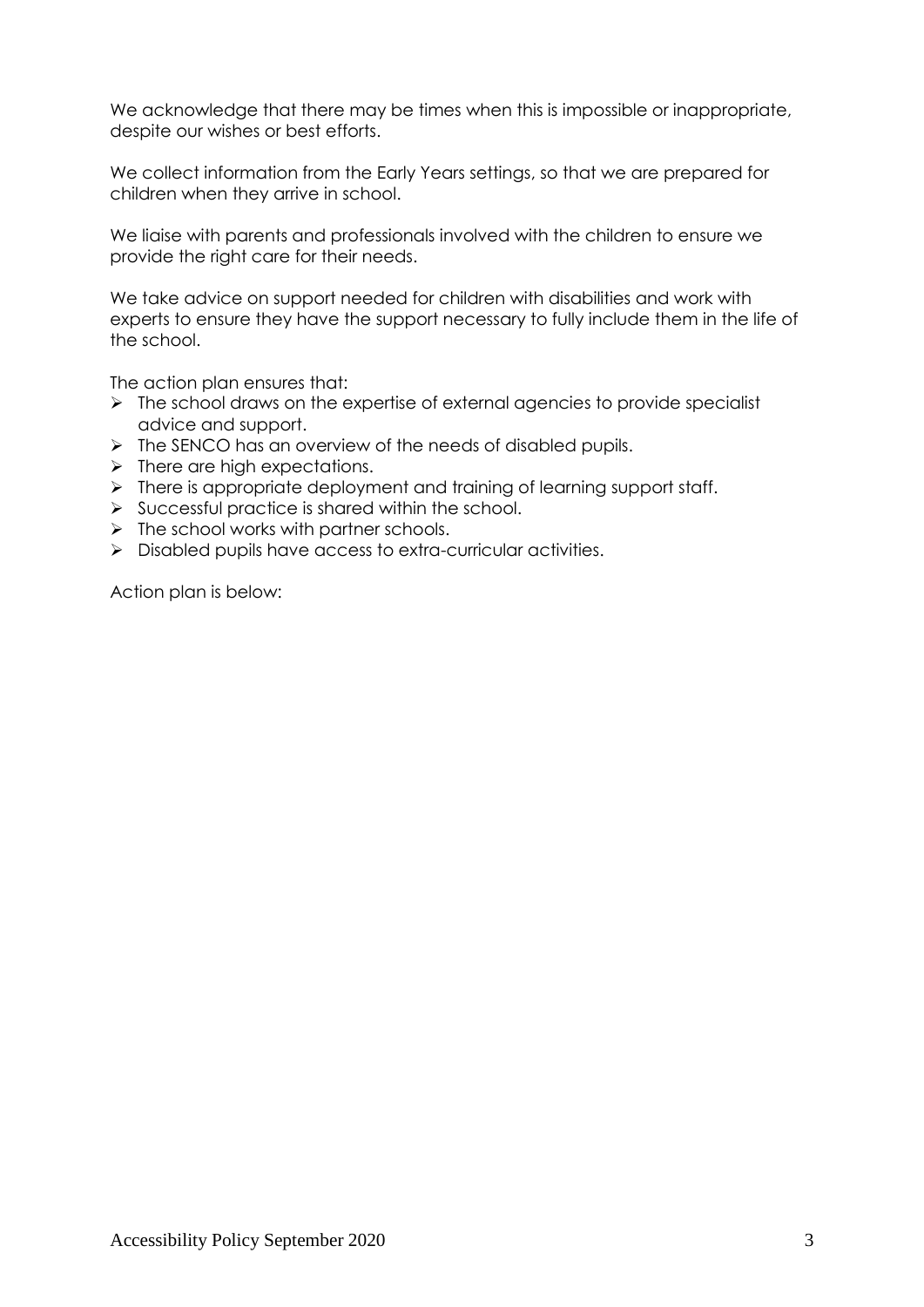### **Accessibility Plan: September 2020 – September 2023**

### **Legislation and guidance**

This document meets the requirements of schedule 10 of the Equality Act 2010 and the Department for Education (DfE) guidance for schools on the Equality Act 2010. The Equality Act 2010 defines an individual as disabled if he or she has a physical or mental impairment that has a 'substantial' and 'long-term' adverse effect on his or her ability to undertake normal day to day activities.

Under the Special Educational Needs and Disability (SEND) Code of Practice, 'long-term' is defined as 'a year or more' and 'substantial' is defined as 'more than minor or trivial'. The definition includes sensory impairments such as those affecting sight or hearing, and long-term health conditions such as asthma, diabetes, epilepsy and cancer.

Schools are required to make 'reasonable adjustments' for pupils with disabilities under the Equality Act 2010, to alleviate any substantial disadvantage that a disabled pupil faces in comparison with non-disabled pupils. This can include, for example, the provision of an auxiliary aid or adjustments to premises

|   | <b>Issue</b>                                                                                 | Action                                                                                                      | People/Resources      | <b>Timescale</b> | <b>Success Criteria</b>                | Monitoring<br>Method:<br>Who? How? |
|---|----------------------------------------------------------------------------------------------|-------------------------------------------------------------------------------------------------------------|-----------------------|------------------|----------------------------------------|------------------------------------|
|   | Designated parking bay<br>abused by non-disabled<br><b>Users</b>                             | Ensure availability of bay                                                                                  | Head/Office staff     | On going         | Disabled bay<br>not obstructed         | Premises/offic<br>e staff          |
| 2 | Layout of classrooms not<br>ideal when taking into<br>consideration physical<br>disabilities | Layout of classroom to give wide<br>enough access to get around the<br>classroom                            | Class teachers        | Ongoing          | <b>Full Mobility</b>                   | Teaching staff                     |
| 3 | Availability of written<br>material in alternative<br>formats                                | School makes itself aware of the<br>services available through the LA<br>for converting written information | L.A.<br>Head<br>SENCO | Ongoing          | If needed the<br>school can<br>provide | Head<br>Teacher<br>Feedback        |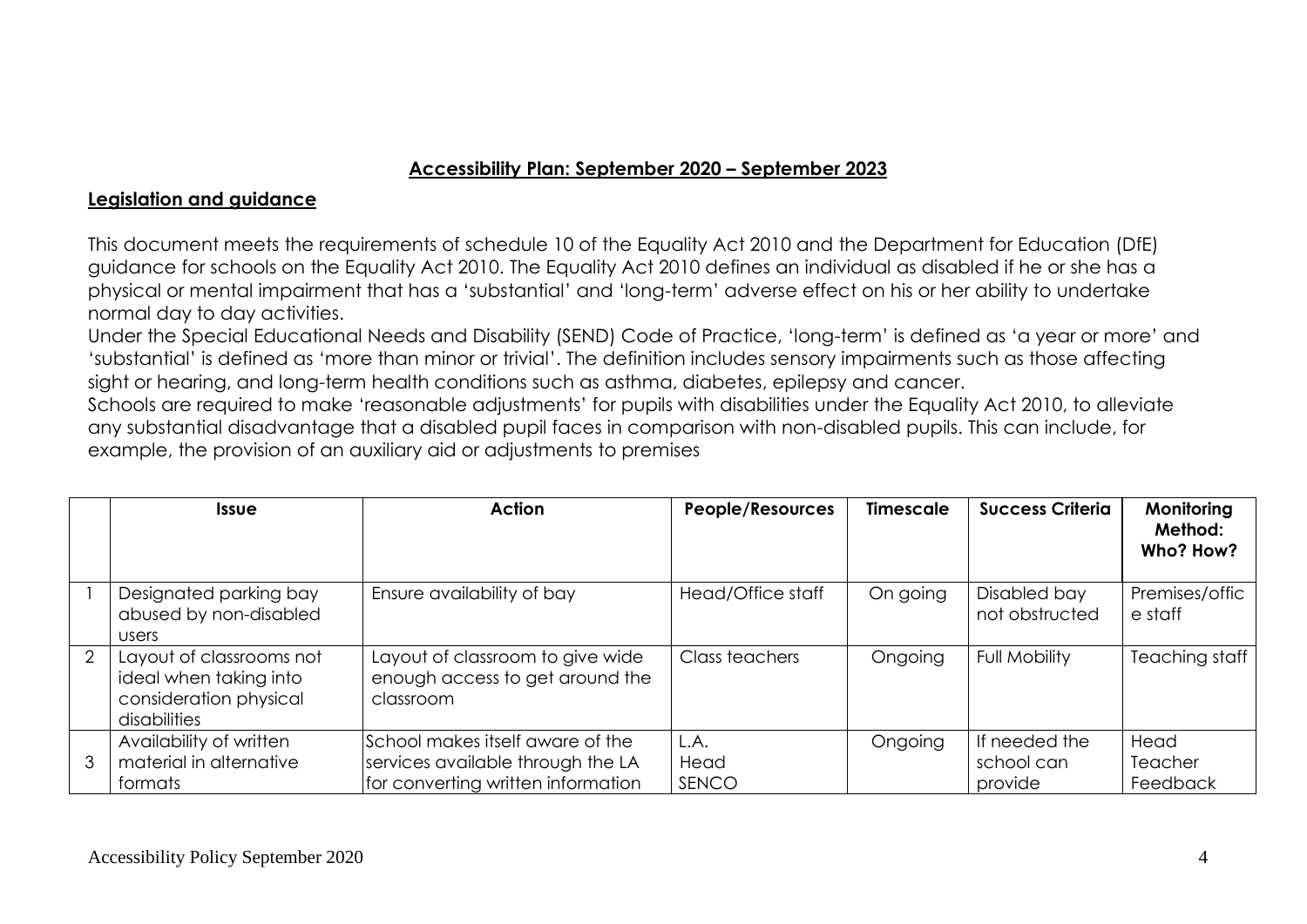|   |                                                                                                                                 | into alternative formats                                                                                                                                                                  |                                                                                       |         | information in<br>alternative<br>formats                                                                                 | from parents<br>and staff                                                               |
|---|---------------------------------------------------------------------------------------------------------------------------------|-------------------------------------------------------------------------------------------------------------------------------------------------------------------------------------------|---------------------------------------------------------------------------------------|---------|--------------------------------------------------------------------------------------------------------------------------|-----------------------------------------------------------------------------------------|
| 4 | Raise staff awareness of<br>disabilities issues                                                                                 | School to seek advice from<br>experts.<br>Consider needs of specific pupils,<br>both for school and off-site<br>activities                                                                | LA.<br>Health Authority<br><b>Disability Rights</b><br>Commission<br>All school staff | Ongoing | Teachers and<br>TAs aware of<br>issues. Detailed<br>information and<br>support<br>available and<br>passed on by<br>staff | Head<br>SENCO<br>Class<br><b>Teachers</b><br><b>TAs</b><br>Other non-<br>teaching staff |
|   |                                                                                                                                 | Promote disability equality via<br>Staff meetings<br>$\bullet$<br><b>PSHE lessons</b><br>Assemblies<br>$\bullet$                                                                          | Whole staff                                                                           | Ongoing | Increased<br>whole school<br>awareness of<br>disability issues                                                           | SENCO<br>All staff                                                                      |
| 5 | Ensure that all school trips &<br>Residential visits are<br>accessible for pupils with<br>learning or physical<br>disabilities. | Thorough planning<br>Advance visits<br><b>EVOLVE Form and Risk assessments</b>                                                                                                            | Visit leaders<br><b>Educational Visits</b><br>Co-Ordinator<br><b>Head Teacher</b>     | Ongoing | School trips &<br>residential visits<br>are accessible<br>for all pupils                                                 | Head<br><b>School Visits</b><br>Co-ordinator<br>Trip leaders<br>Feedback<br>from pupils |
| 6 | Ensure that after-school<br>clubs and care provision<br>facilities are accessible for<br>all pupils                             | Ensure access is available for all<br>pupils including those with physical<br>or sensory disabilities.<br>Provide adult support if necessary<br>Make physical adaptations as<br>required. | Leaders of after-<br>school clubs                                                     | Ongoing | After-school<br>clubs and care<br>provision is<br>accessible for<br>all pupils                                           | Head<br>Feedback<br>from parents<br>and pupils                                          |